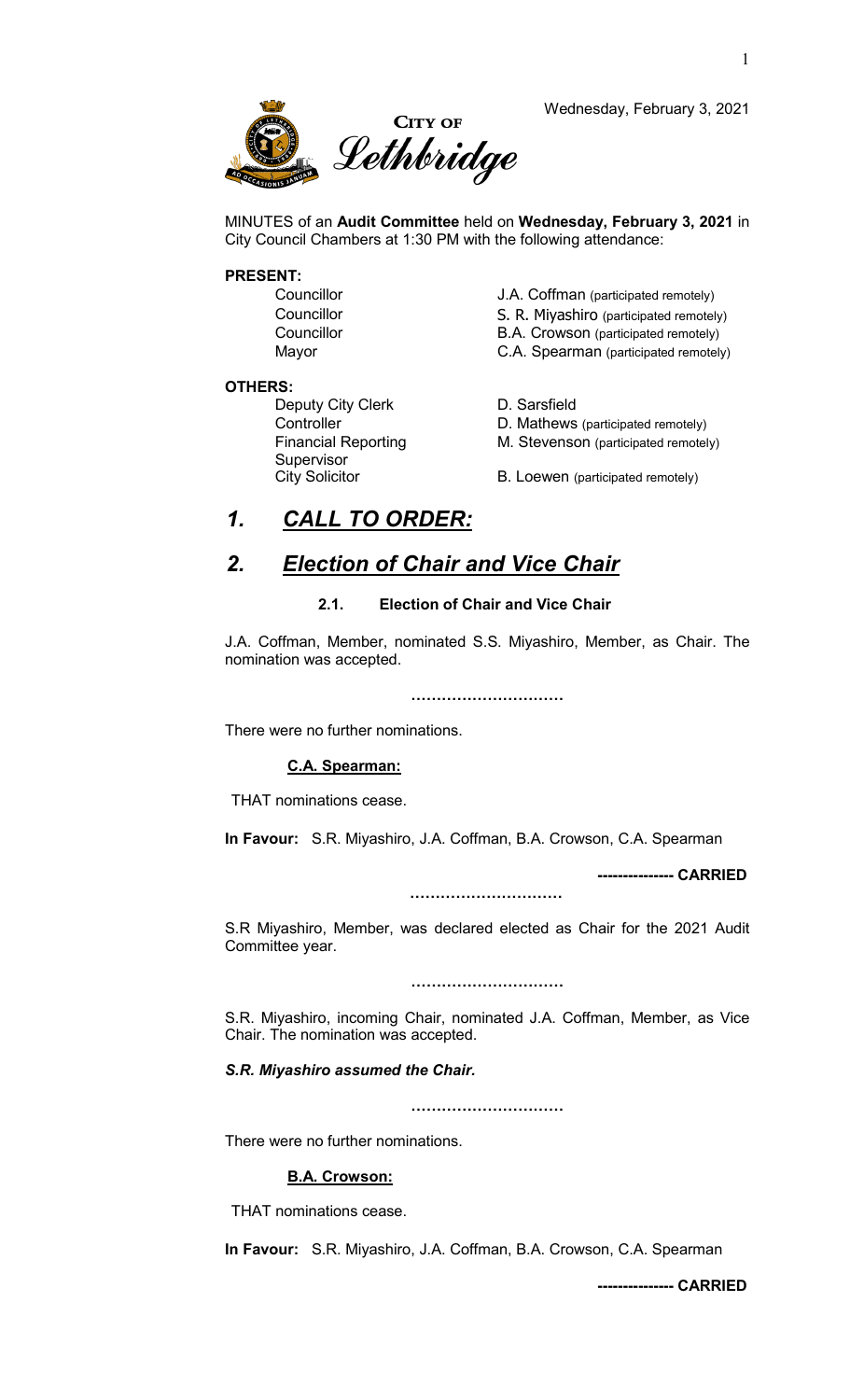**…………………………**

J.A. Coffman, Member, was declared elected as Vice Chair for the 2021 Governance Standing Policy Committee year.

### *3. Acknowledgement Statement*

### *4. ADOPTION:*

#### **C.A. Spearman:**

THAT the Agenda of the Audit Committee Meeting of Thursday, February 3, 2021 be adopted including all communications as submitted by the Clerk.

**In Favour:** S.R. Miyashiro, J.A. Coffman, B.A. Crowson, C.A. Spearman

**--------------- CARRIED**

# *5. CONSENT:*

#### **5.1. Approve Minutes of December 3, 2020**

#### **C.A. Spearman:**

THAT the minutes of the Audit Committee Meeting of Thursday, December 3, 2020 be adopted as presented.

**In Favour:** S.R. Miyashiro, J.A. Coffman, B.A. Crowson, C.A. Spearman

**--------------- CARRIED**

### *6. SUBMISSIONS:*

**6.1. David Sarsfield, Deputy City Clerk, re: Audit Committee Orientation**

#### **C.A. Spearman:**

THAT the Audit Committee Orientation be accepted as information.

**In Favour:** S.R. Miyashiro, J.A. Coffman, B.A. Crowson, C.A. Spearman

**--------------- CARRIED**

**6.2. David Sarsfield, Deputy City Clerk, re: Review Report/Summary of Audit Committee's Activities for 2020 Annual Report**

**…………………………**

### **B.A. Crowson:**

THAT the Summary of Audit Committee's Activities as amended be included in the 2020 Annual Report.

**In Favour:** S.R. Miyashiro, J.A. Coffman, B.A. Crowson, C.A. Spearman

**--------------- CARRIED …………………………**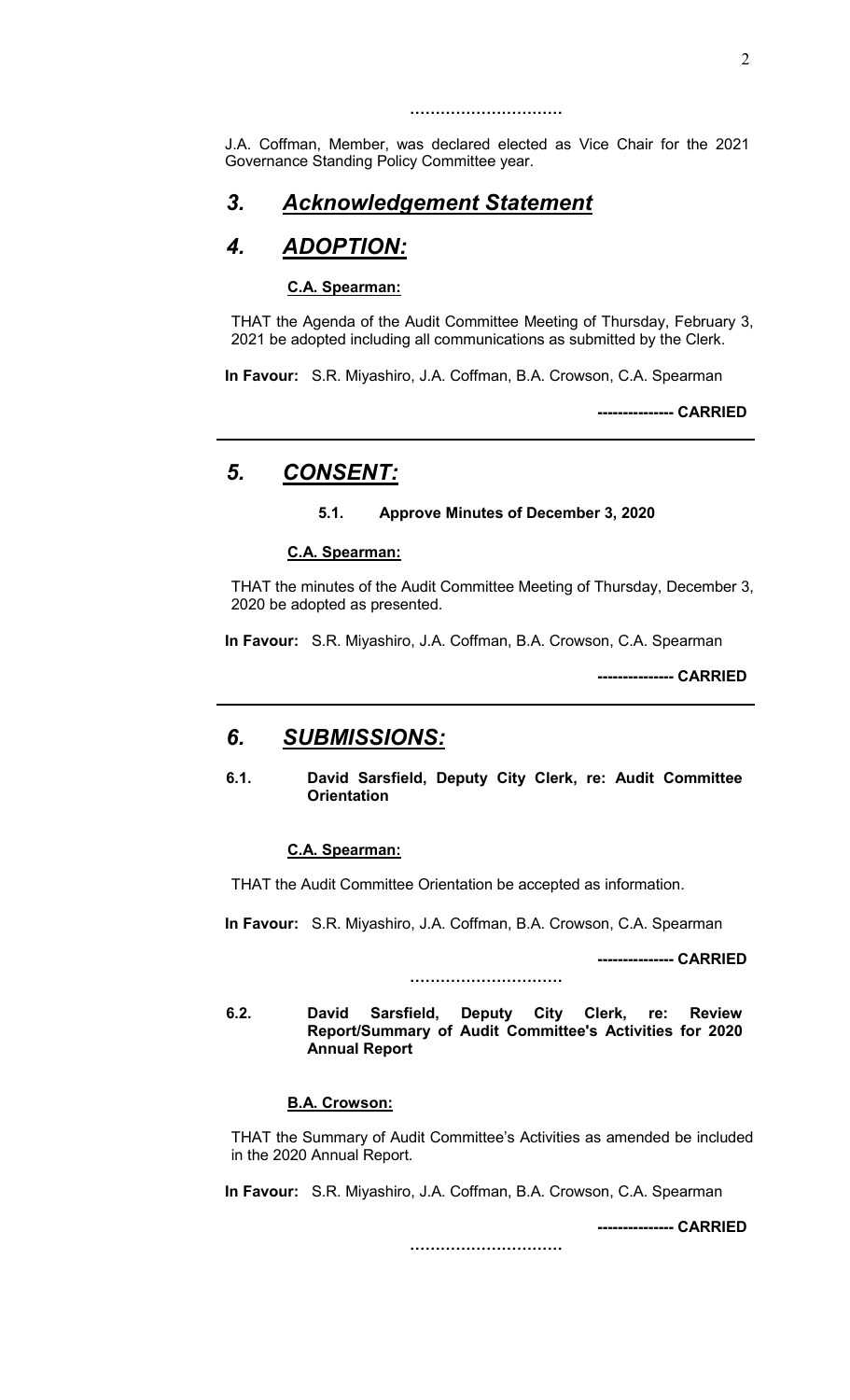#### **6.3. David Sarsfield, Deputy City Clerk, re: Additional Date for Audit Committee**

#### **B.A. Crowson:**

THAT the Audit Committee recommend to City Council that an additional Audit Committee Meeting be added to the Council Calendar for the week of June 15 – 19, 2021.

**In Favour:** S.R. Miyashiro, J.A. Coffman, B.A. Crowson, C.A. Spearman

**--------------- CARRIED**

# *7. INQUIRIES/RESPONSES:*

# *8. UPDATES:*

### *9. CONFIDENTIAL ITEMS:*

#### **B.A. Crowson:**

BE IT RESOLVED THAT we do now enter a Closed Session at 1:45 P.M. to discuss confidential matters with respect to Item 9 as per Sections 23 (Local Public Body Confidences), 24 (Advice from Officials), 25 (Economic Interests of the Municipality), 26 (Testing Procedures, Tests, and Audits), and 27 (Legal Privilege) of the *Freedom of Information and Protection of Privacy Act.*

**In Favour:** S.R. Miyashiro, J.A. Coffman, B.A. Crowson, C.A. Spearman

**--------------- CARRIED**

**…………………………**

#### **J.A. Coffman:**

BE IT RESOLVED THAT we do now adjourn the Closed Session at 3:16 P.M.

**In Favour:** S.R. Miyashiro, J.A. Coffman, B.A. Crowson, C.A. Spearman

**…………………………**

**--------------- CARRIED**

- **9.1. Travel Policy (FOIP s. 23, 24)**
- **9.2. IT Security (FOIP s. 23, 24, 26)**
- **9.3. Policy Review (FOIP s. 23, 24, 27)**
- **9.4. Corporate Strategy Review (FOIP s. 23, 24, 25)**
- **9.5. Internal Controls and Risks (FOIP s. 24, 26)**
- **9.6. Review Legal Matters (FOIP s. 24, 26, 27)**

#### **B.A. Crowson:**

BE IT RESOLVED THAT Council direct that the closed meeting discussions, reports, and documents remain confidential pursuant to Sections 23 (Local Public Body Confidences), 24 (Advice from Officials), 25 (Economic Interests of the Municipality), 26 (Testing Procedures, Tests, and Audits), and 27 (Legal Privilege) of the *Freedom of Information and Protection of Privacy Act*; and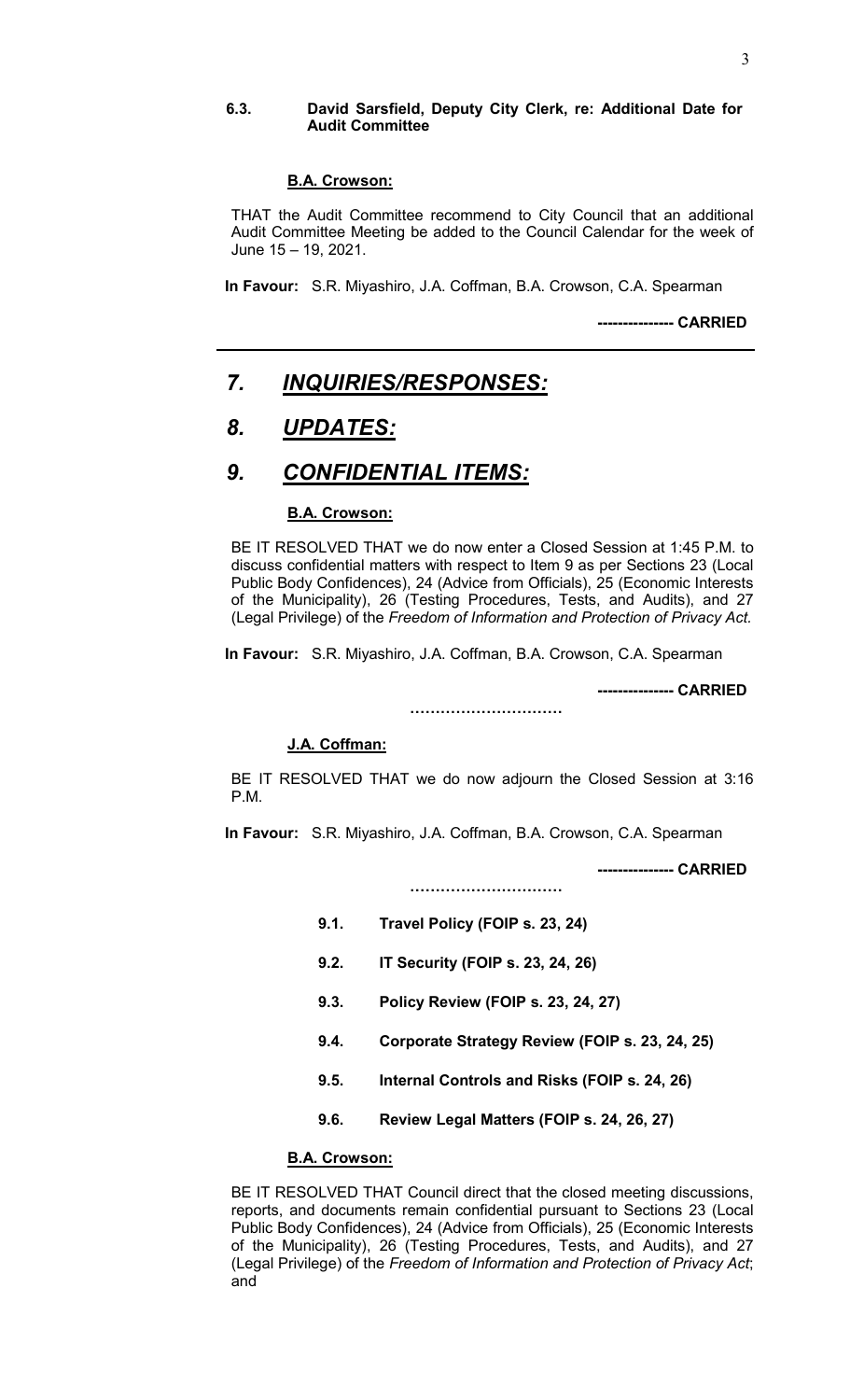FURTHER BE IT RESOLVED THAT the Audit Committee proceed with the confidential direction provided during the Closed Session.

**In Favour:** S.R. Miyashiro, J.A. Coffman, B.A. Crowson, C.A. Spearman

**--------------- CARRIED**

# *10. ADJOURNMENT:*

#### **J.A. Coffman:**

THAT we do now adjourn the Audit Committee Meeting at 3:20 P.M. until Wednesday, March 3, 2021.

**In Favour:** S.R. Miyashiro, J.A. Coffman, B.A. Crowson, C.A. Spearman

**--------------- CARRIED**

Chair Chair City Clerk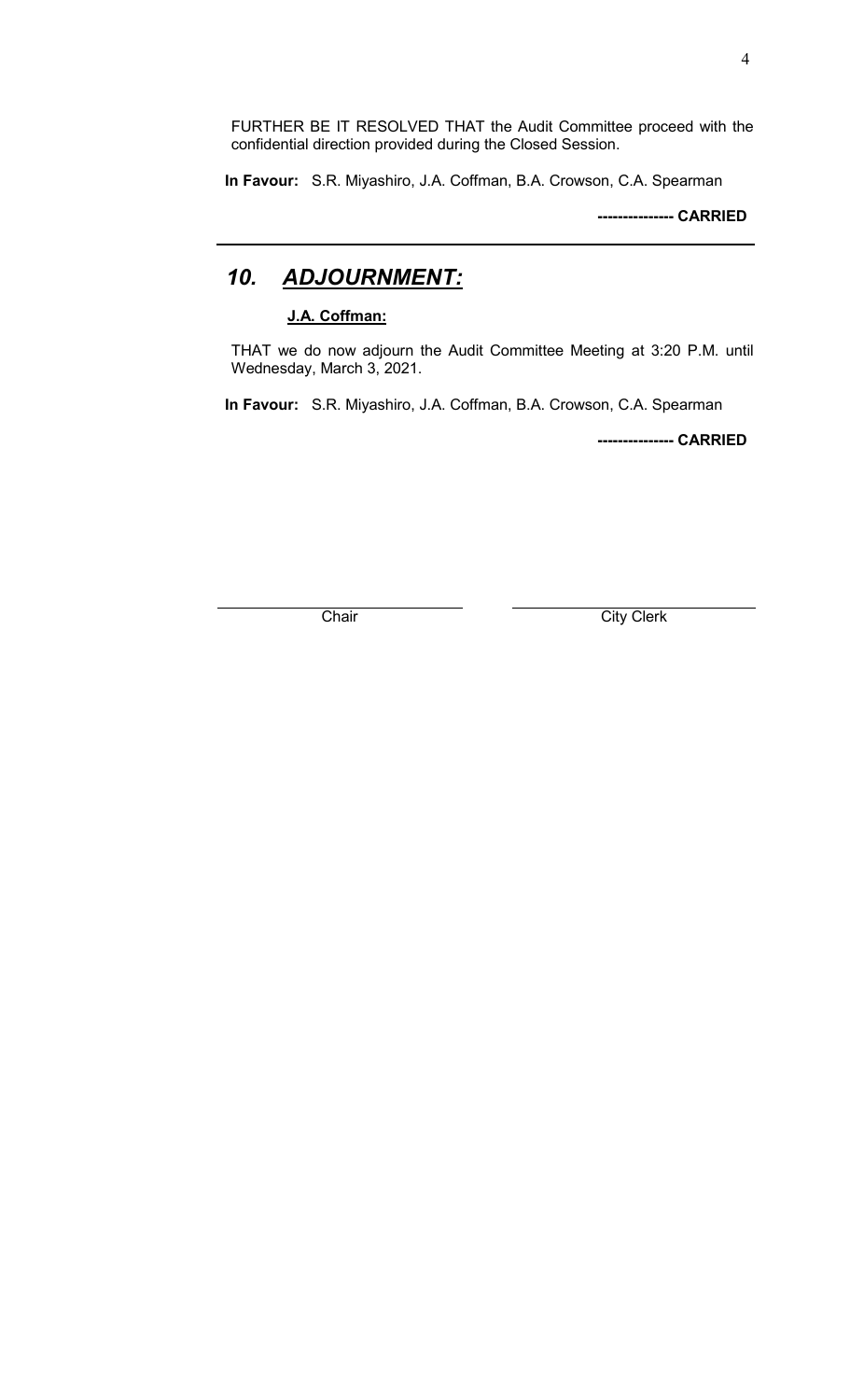

Wednesday, March 3, 2021

MINUTES of an **Audit Committee** held on **Wednesday, March 3, 2021** in City Council Chambers at 1:30 PM with the following attendance:

#### **PRESENT:**

#### **OTHERS:**

- Deputy City Clerk D. Sarsfield Controller **Controller** D. Mathews (participated remotely) Finance Business Support Supervisor<br>City Solicitor
- Chair **S. R. Miyashiro** (participated remotely)<br>Councillor J.A. Coffman (participated remotely) Councillor J.A. Coffman (participated remotely) B.A. Crowson (participated remotely) Mayor **Mayor** C.A. Spearman (participated remotely)
	-
- City Manager **C. Dalton (participated remotely)**
- City Treasurer **H. Pinksen** (participated remotely)
	-
	- C. Aubin-Rollier (participated remotely)
	- B. Loewen (participated remotely)
- KPMG **D. Taylor**(participated remotely)

### *1. CALL TO ORDER:*

### *1.1 Acknowledgement Statement*

### *2. ADOPTION:*

#### **B.A. Crowson:**

THAT the Agenda of the Audit Committee Meeting of Wednesday, March 3, 2021 be adopted including all communications as submitted by the Clerk.

**In Favour:** S.R. Miyashiro, J.A. Coffman, B.A. Crowson, C.A. Spearman

**--------------- CARRIED**

### *3. CONSENT:*

#### **3.1. Approve Minutes of February 3, 2021**

#### **J.A. Coffman:**

THAT the minutes of the Audit Committee Meeting of Wednesday, February 3, 2021 be adopted as presented.

**In Favour:** S.R. Miyashiro, J.A. Coffman, B.A. Crowson, C.A. Spearman

**--------------- CARRIED**

### *4. CONFIDENTIAL ITEMS:*

### **C.A. Spearman:**

BE IT RESOLVED THAT we do now enter a Closed Session at 1:35 P.M. to discuss confidential matters with respect to Item 4 as per Sections 23 (Local Public Body Confidences), 24 (Advice from Officials), 25 (Economic Interests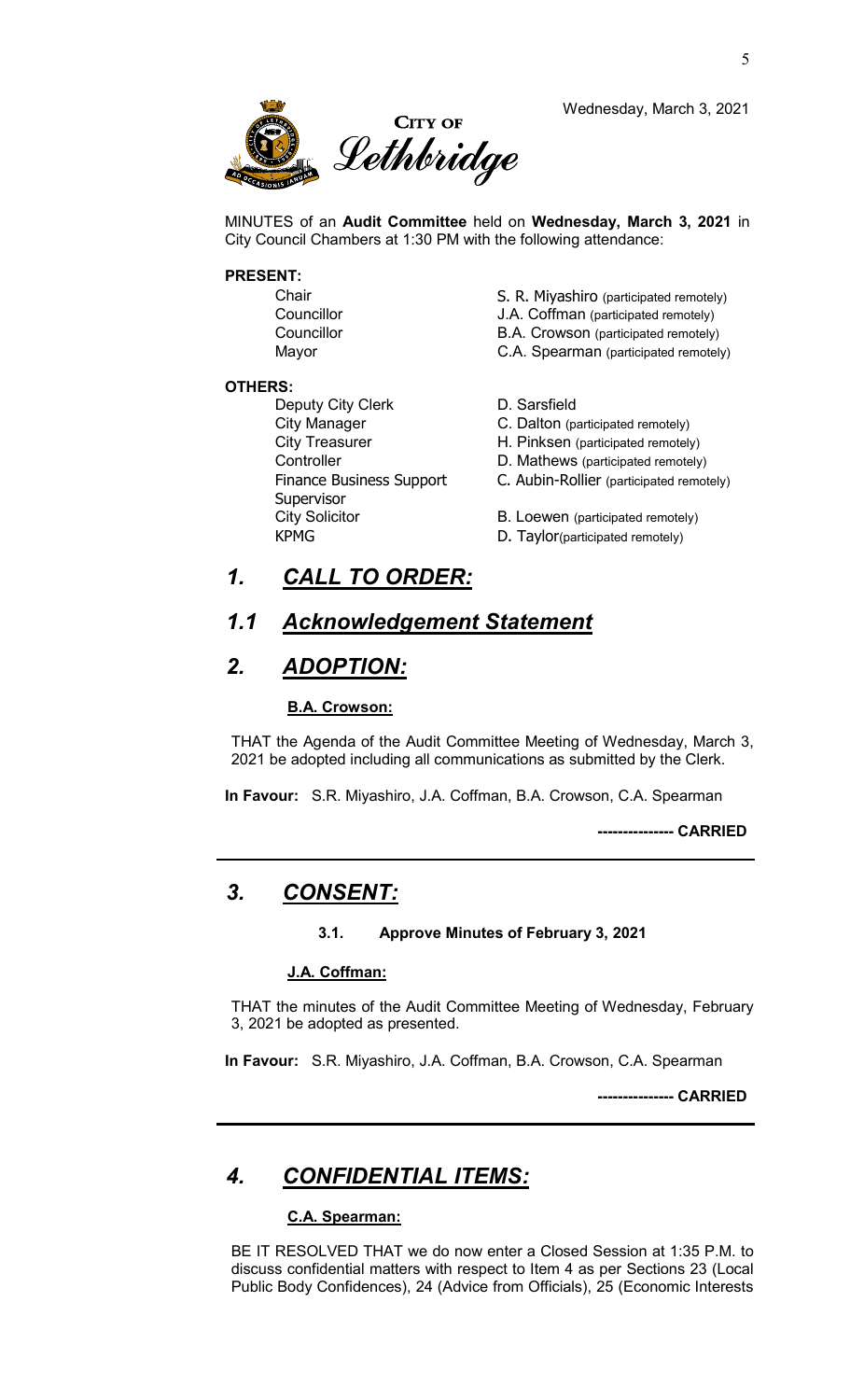of the Municipality), 26 (Testing Procedures, Tests, and Audits), and 29 (Information that is or will be available to the Public) of the *Freedom of Information and Protection of Privacy Act.*

**In Favour:** S.R. Miyashiro, J.A. Coffman, B.A. Crowson, C.A. Spearman

**--------------- CARRIED**

#### **…………………………**

#### **Mayor Spearman left the meeting at 3:00 p.m.**

#### **J.A. Coffman:**

BE IT RESOLVED THAT we do now adjourn the Closed Session at 3:55 P.M.

**…………………………**

**In Favour:** S.R. Miyashiro, J.A. Coffman, B.A. Crowson **Absent:** C.A. Spearman

**--------------- CARRIED**

**4.1. Review of Draft Documents (FOIP s. 23, 24, 26, 29)**

#### **4.3. Private Session between Elected Officials and Auditors (FOIP s. 24, 25, 26)**

#### **B.A. Crowson:**

BE IT RESOLVED THAT Council direct that the closed meeting discussions, reports, and documents remain confidential pursuant to Sections 23 (Local Public Body Confidences), 24 (Advice from Officials), 25 (Economic Interests of the Municipality), 26 (Testing Procedures, Tests, and Audits), and 29 (Information that is or will be available to the Public) of the *Freedom of Information and Protection of Privacy Act*; and

FURTHER BE IT RESOLVED THAT the Audit Committee proceed with the confidential direction provided during the Closed Session.

**In Favour:** S.R. Miyashiro, J.A. Coffman, B.A. Crowson **Absent:** C.A. Spearman

**--------------- CARRIED**

#### **B.A. Crowson:**

BE IT RESOLVED THAT the Audit Committee recommend that City Council approve a \$14 Million Line of Credit from the Municipal Revenue Stabilization Reserve to fund the commitments for the expansion of the Sherring Industrial Park and the Airport Commercial Development, and further that the funds be repaid from future industrial lot sales and revenues.

**…………………………**

**In Favour:** S.R. Miyashiro, J.A. Coffman, B.A. Crowson **Absent:** C.A. Spearman

**--------------- CARRIED**

#### **J.A. Coffman:**

BE IT RESOLVED THAT the Audit Committee recommend that City Council approve the Municipal Operating Support Transfer (MOST) Funding eligible costs and funding allocations as outlined in the 2020 MOST Grant Funding Schedule of the unaudited financial report.

**…………………………**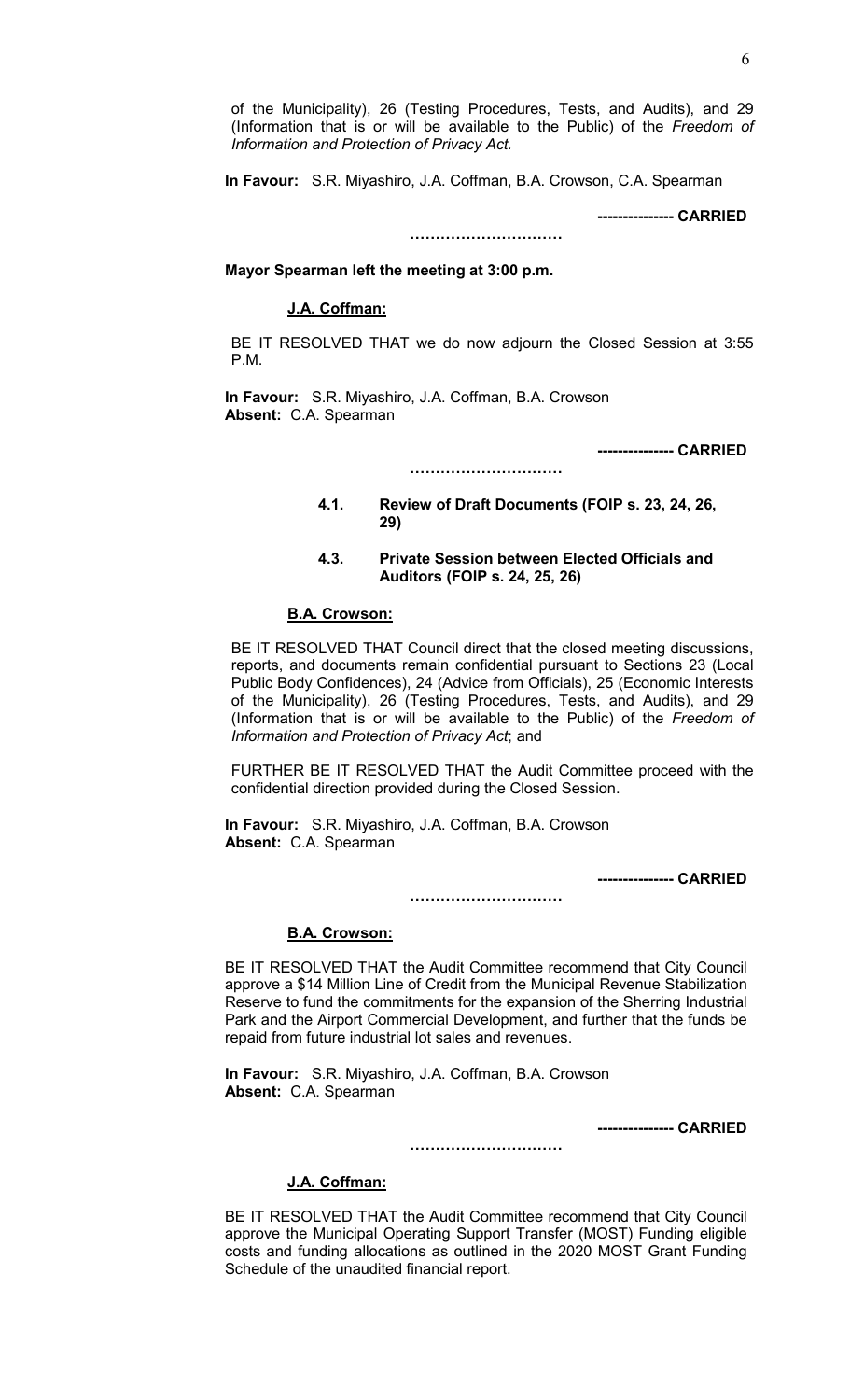**In Favour:** S.R. Miyashiro, J.A. Coffman, B.A. Crowson **Absent:** C.A. Spearman

**--------------- CARRIED**

#### **…………………………**

#### **B.A. Crowson:**

BE IT RESOLVED THAT we do now enter a Closed Session at 4:10 P.M. to discuss confidential matters with respect to Item 4 as per Sections 24 (Advice from Officials), 25 (Economic Interests of the Municipality), and 26 (Testing Procedures, Tests, and Audits) of the *Freedom of Information and Protection of Privacy Act.*

**In Favour:** S.R. Miyashiro, J.A. Coffman, B.A. Crowson **Absent:** C.A. Spearman

**--------------- CARRIED**

#### **J.A. Coffman:**

BE IT RESOLVED THAT we do now adjourn the Closed Session at 4:35 P.M.

**…………………………**

**In Favour:** S.R. Miyashiro, J.A. Coffman, B.A. Crowson **Absent:** C.A. Spearman

**--------------- CARRIED**

# *5. ADJOURNMENT:*

#### **J.A. Coffman:**

THAT we do now adjourn the Audit Committee Meeting at 4:35 P.M. until Wednesday, March 31, 2021.

**In Favour:** S.R. Miyashiro, J.A. Coffman, B.A. Crowson **Absent:** C.A. Spearman

**--------------- CARRIED**

Chair Chair Chair Chair Chair Chair Chair Chair Chair Chair Chair Chair Chair Chair Chair Chair Chair Chair Chair Chair Chair Chair Chair Chair Chair Chair Chair Chair Chair Chair Chair Chair Chair Chair Chair Chair Chair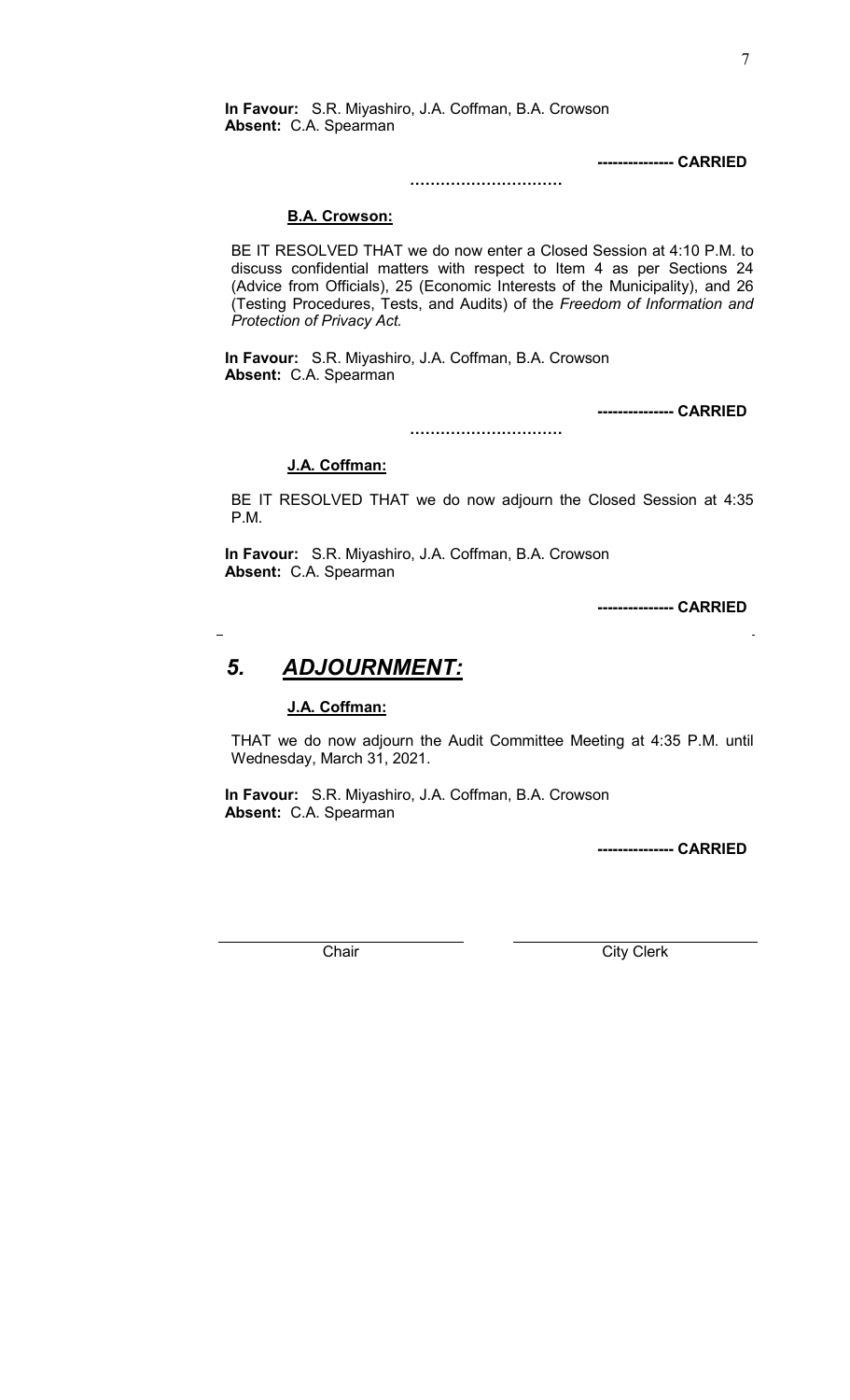

MINUTES of an **Audit Committee** held on **Wednesday, March 31, 2021** in City Council Chambers at 1:30 PM with the following attendance:

- **MEMBERS:** Councillor Jeff Coffman (participated remotely) Councillor Belinda Crowson (participated remotely) Councillor Rob Miyashiro (participated remotely)
- **ABSENT:** Mayor Chris Spearman
- **OTHERS:** Hailey Pinksen, City Treasurer (participated remotely) Darrell Mathews, Controller (participated remotely) Mitch Stevenson, Financial Reporting Supervisor (participated remotely) Brian Loewen, City Solicitor (participated remotely) David Sarsfield, Deputy City Clerk Derek Taylor, KMPG

# *1. CALL TO ORDER:*

Call to Order by the Chair R. Miyashiro at 1.35 p.m.

### **1.1. Acknowledgement Statement**

# *2. ADOPTION OF THE AGENDA:*

Disposition of Surplus Items was added to the Closed Session of the Agenda.

### **COUNCILLOR J. COFFMAN:**

THAT the March 31, 2021 Audit Meeting Agenda be adopted as amended.

#### **CARRIED**

# *3. CONSENT AGENDA:*

### **COUNCILLOR B. CROWSON:**

THAT the March 3, 2021 Minutes be adopted as presented.

**CARRIED**

# *4. PRESENTATIONS:*

# *5. SUBMISSIONS:*

# *6. CONFIDENTIAL ITEMS:*

### **COUNCILLOR B. CROWSON:**

THAT the meeting enter a Closed Session at 1:40 p.m. to discuss confidential matters with respect to Item 9 as per Sections 23 (Local Public Body Confidences), 24 (Advice from Officials), 25 (Economic Interests of the Municipality), 26 (Testing Procedures, Tests, and Audits), 27 (Legal Privilege) and 29 (Information Available or to be Available to the Public) of the *Freedom of Information and Protection of Privacy Act.*

**CARRIED**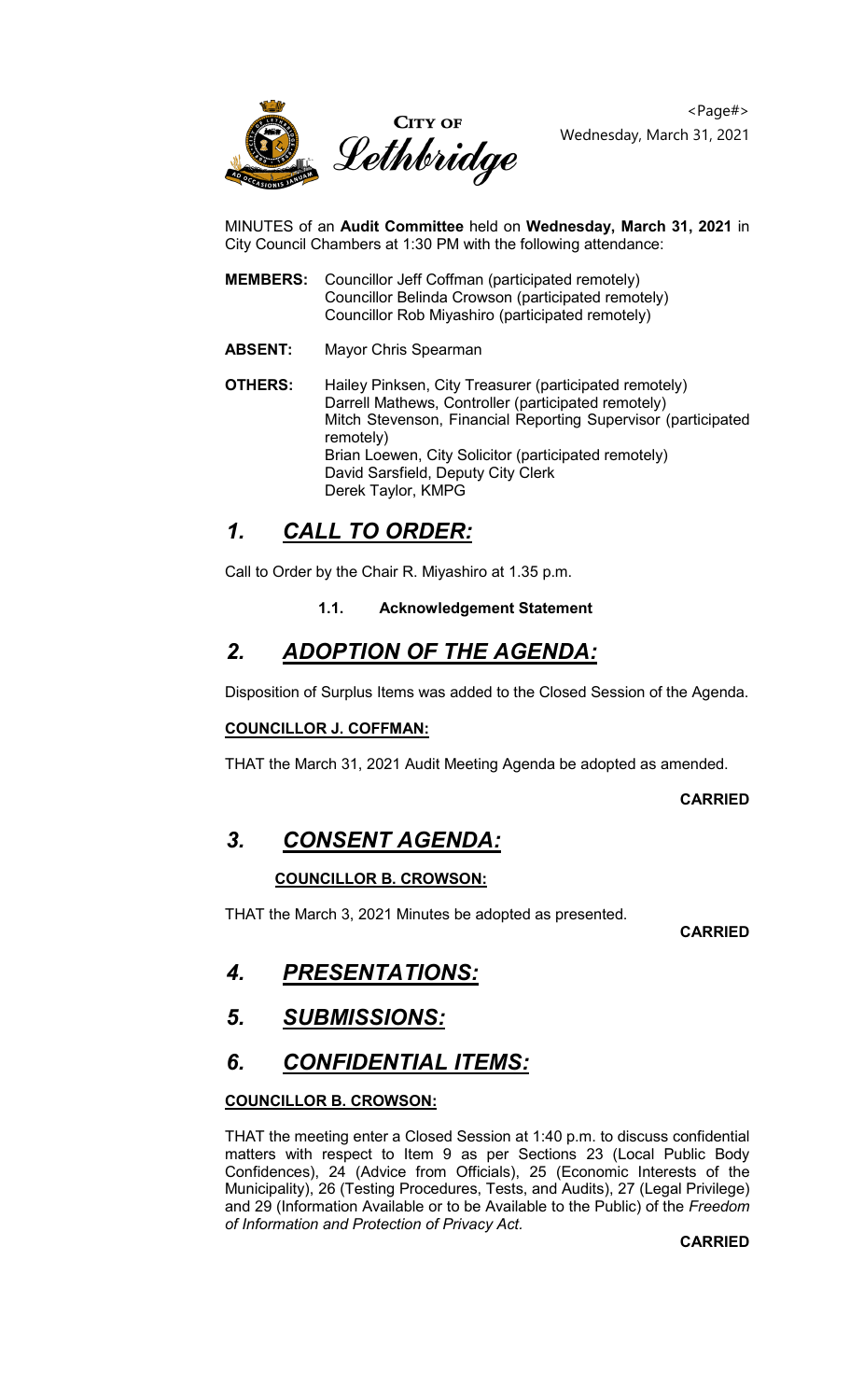#### **6.1. Integrity Commissioner (FOIP s. 23, 24, 26, 27)**

*Committee Members City Treasurer Controller Financial Reporting Supervisor City Solicitor Deputy City Clerk External Auditor Solicitor City Clerk*

#### **6.2. Review of Draft Annual Financial Statements (FOIP s. 23, 24, 26, 29)**

*Committee Members City Treasurer Controller Financial Reporting Supervisor City Solicitor Deputy City Clerk External Auditor*

#### **6.3. Review of Audit Findings Report - KPMG (FOIP s. 24, 26, 29)**

*Committee Members City Treasurer Controller Financial Reporting Supervisor City Solicitor Deputy City Clerk External Auditor*

#### **6.4. Extension of Audit Services (FOIP s. 23, 24, 26, 29)**

*Committee Members City Treasurer Controller Financial Reporting Supervisor City Solicitor Deputy City Clerk External Auditor*

#### **6.5. Disposition of Surplus Items (FOIP s. 23, 24, 26, 27)**

*Committee Members City Treasurer Controller Financial Reporting Supervisor City Solicitor Deputy City Clerk External Auditor*

#### **COUNCILLOR B. CROWSON:**

THAT the Closed Session Meeting discussions, reports, and documents remain confidential, pursuant to Sections 23, 24, 25, 26, 27, and 29 of the Freedom and Information Protection of Privacy Act; and

FURTHER BE IT RESOLVED THAT the Audit Committee proceed with the confidential direction provided during the Closed Session.

#### **CARRIED**

#### **COUNCILLOR J. COFFMAN:**

THAT the Audit Committee recommend that City Council pursue the establishment of an Integrity Commissioner and proceed with the implementation plan.

**CARRIED**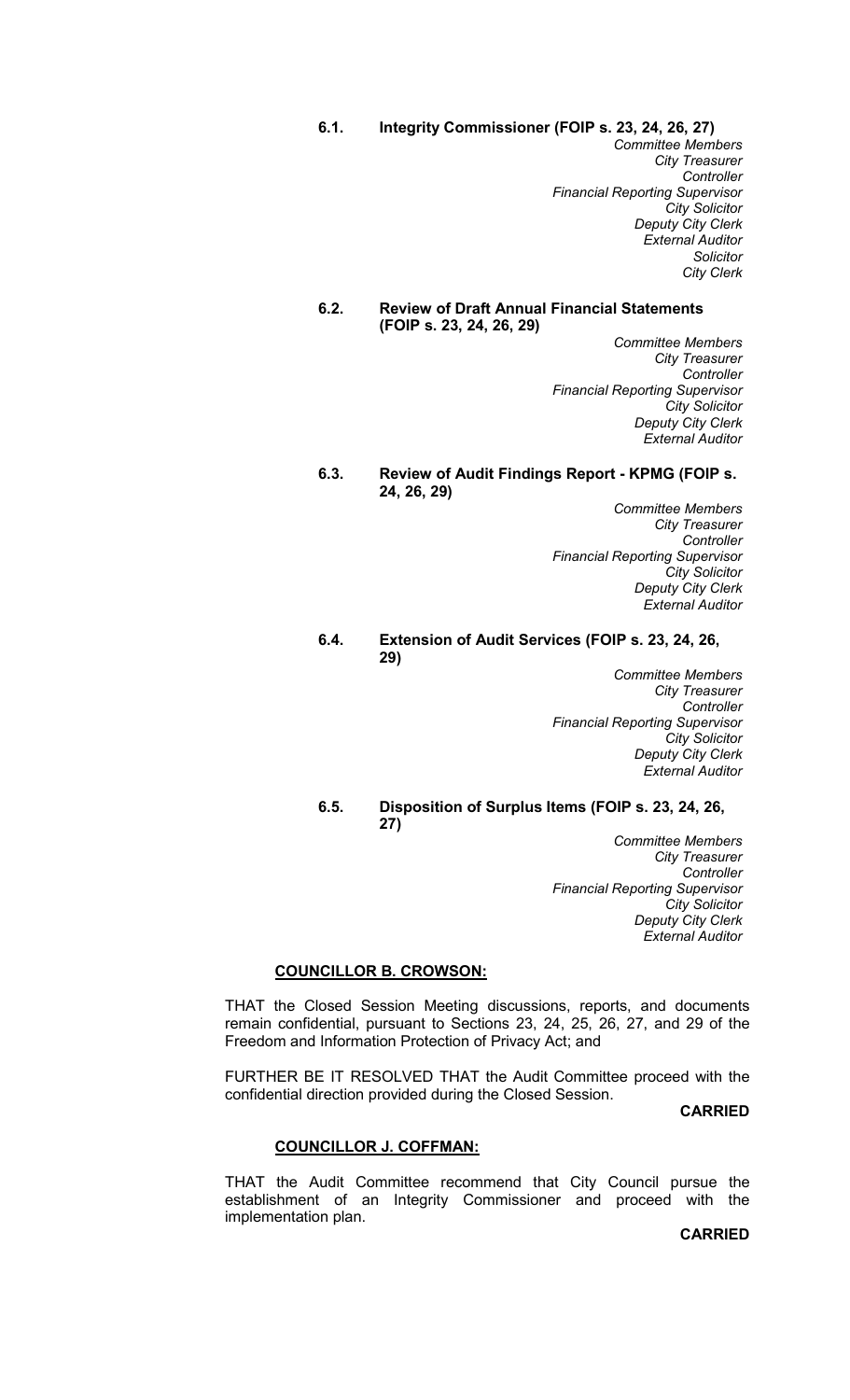#### **COUNCILLOR B. CROWSON:**

THAT the Audit Committee recommend that City of Lethbridge request KPMG Chartered Accountants to extend their appointment as the City's auditors for the two (2) year period 2021-2022 at a total estimated fee of \$138,083

#### **CARRIED**

### **COUNCILLOR J. COFFMAN:**

THAT the Audit Committee recommend City Council approve the 2020 City of Lethbridge Annual Report as provided in Attachment 1.

**CARRIED**

# *7. ADJOURNMENT:*

### **COUNCILLOR B. CROWSON:**

THAT the Closed Session adjourn at 3:45 p.m.

**CARRIED**

Chair City Clerk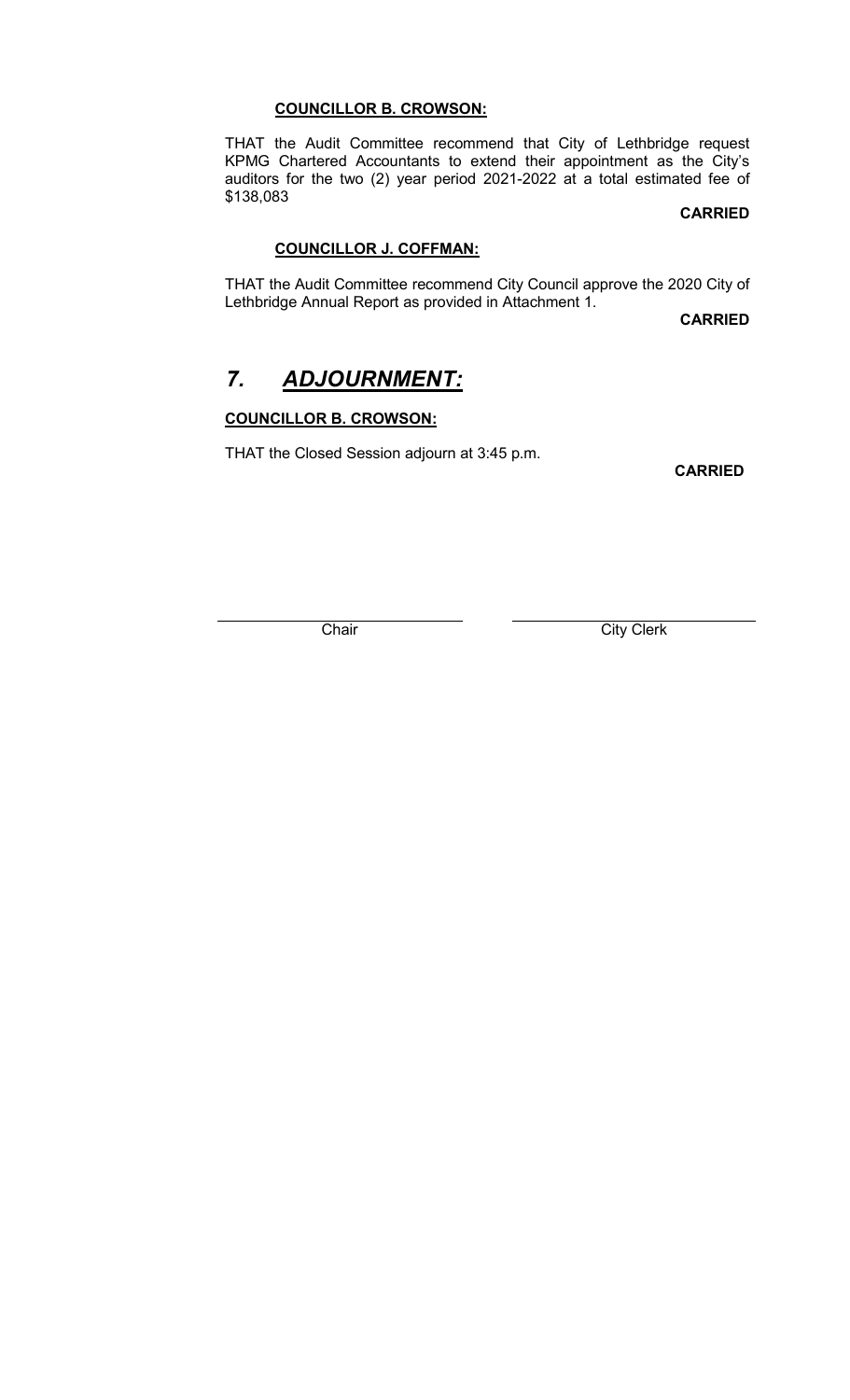

MINUTES of an **Audit Committee** held on **Wednesday, June 9, 2021** in City Council Chambers at 1:30 PM with the following attendance:

#### **PRESENT:**

| Chair             | S. R. Miyashiro (participated remotely) |
|-------------------|-----------------------------------------|
| Councillor        | J.A. Coffman (participated remotely)    |
| Councillor        | B.A. Crowson (participated remotely)    |
| Mayor             | C.A. Spearman                           |
| S:                |                                         |
| Deputy City Clerk | D. Sarsfield                            |
|                   |                                         |

**OTHERS:**

Director of Corporate Services L. Trent ((participated remotely) Internal Control and Special Project Supervisor Solicitor Solicitor S. Shigehiro (participated remotely) KPMG **D. Taylor** (participated remotely)

- 
- Controller **Controller** D. Mathews (participated remotely)
	- B. Jesse (participated remotely)

Finance Reporting Supervisor Mitch Stevenson (participated remotely)

# *1. CALL TO ORDER:*

# *1.1 Acknowledgement Statement*

# *1.2 Roll Call*

# *2. CONSENT:*

### **2.1. Approve Minutes of March 31, 2021**

### **B.A. Crowson:**

THAT the minutes of the Audit Committee Meeting of Wednesday, March 31, 2021 be adopted as presented.

**In Favour:** S.R. Miyashiro, J.A. Coffman, B.A. Crowson, C.A. Spearman

**--------------- CARRIED**

# *3. ADOPTION:*

### **J.A. Coffman:**

THAT the Agenda of the Audit Committee Meeting of Wednesday, June 9, 2021 be adopted including all communications as submitted by the Clerk.

**In Favour:** S.R. Miyashiro, J.A. Coffman, B.A. Crowson, C.A. Spearman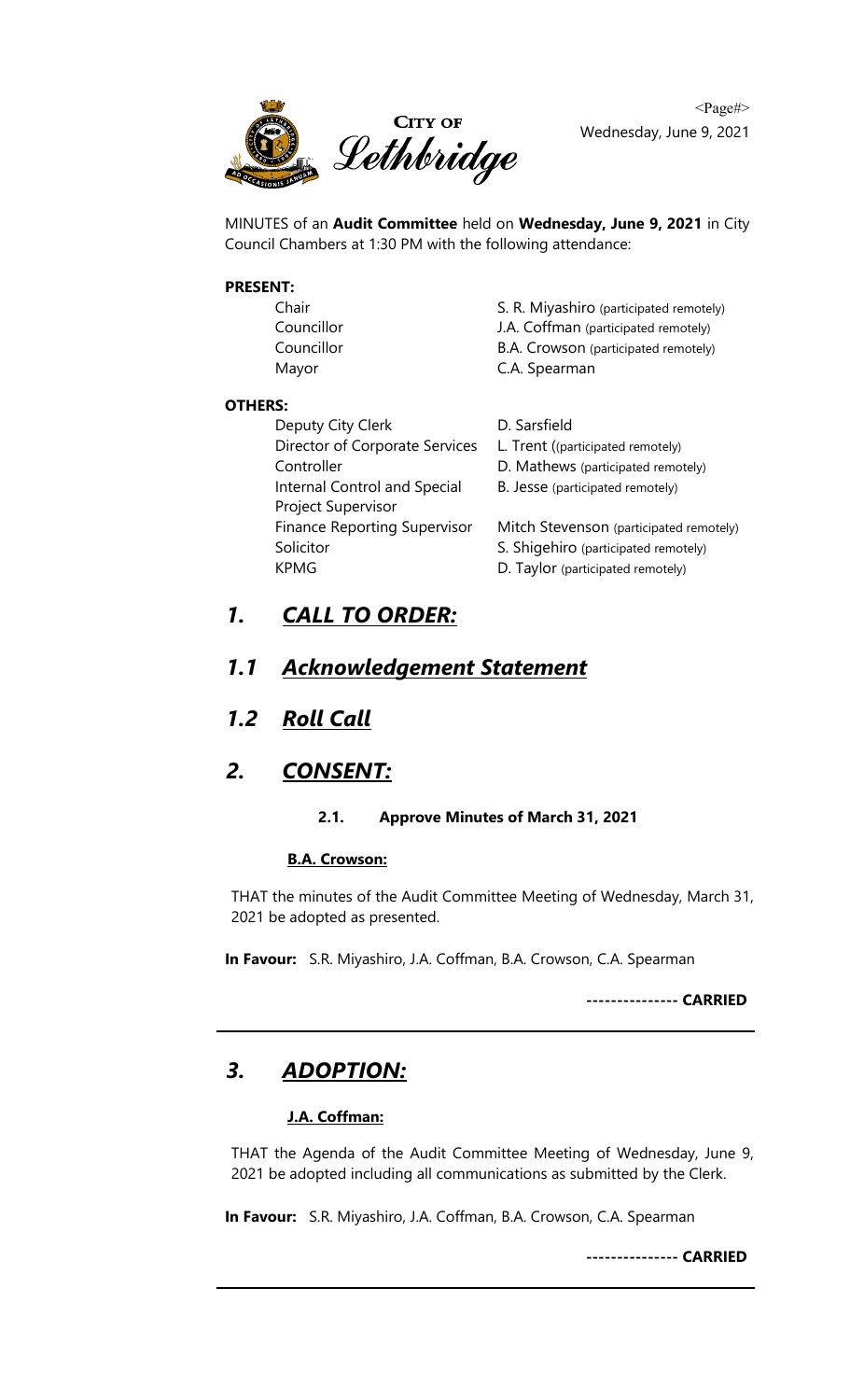# *6. CONFIDENTIAL ITEMS:*

### **J.A. Coffman:**

BE IT RESOLVED THAT we do now enter a Closed Session at 1:36 P.M. to discuss confidential matters with respect to Item 6 as per Sections 23 (Local Public Body Confidences), 24 (Advice from Officials), 25 (Economic Interests of the Municipality), and 26 (Testing Procedures, Tests, and Audits) of the *Freedom of Information and Protection of Privacy Act.*

**In Favour:** S.R. Miyashiro, J.A. Coffman, B.A. Crowson, C.A. Spearman

**--------------- CARRIED**

**…………………………**

### **J.A. Coffman:**

BE IT RESOLVED THAT we do now adjourn the Closed Session at 3:10 P.M.

**In Favour:** S.R. Miyashiro, J.A. Coffman, B.A. Crowson, C.A. Spearman

**--------------- CARRIED**

**…………………………**

- **6.1. BAU Process and Procedure (FOIP s. 23, 24, 26)**
- **6.2. Internal Control Reviews (FOIP s. 23, 24, 26)**
- **6.3. Policy Review (FOIP s. 23, 24, 26)**
- **6.4. Private Session between Elected Officials and Auditors (FOIP s. 24, 25, 26)**

#### **B.A. Crowson:**

BE IT RESOLVED THAT Council direct that the closed meeting discussions, reports, and documents remain confidential pursuant to Sections 23 (Local Public Body Confidences), 24 (Advice from Officials), 25 (Economic Interests of the Municipality), 26 (Testing Procedures, Tests, and Audits), and 29 (Information that is or will be available to the Public) of the *Freedom of Information and Protection of Privacy Act*; and

FURTHER BE IT RESOLVED THAT the Audit Committee proceed with the confidential direction provided during the Closed Session.

**In Favour:** S.R. Miyashiro, J.A. Coffman, B.A. Crowson, C.A. Spearman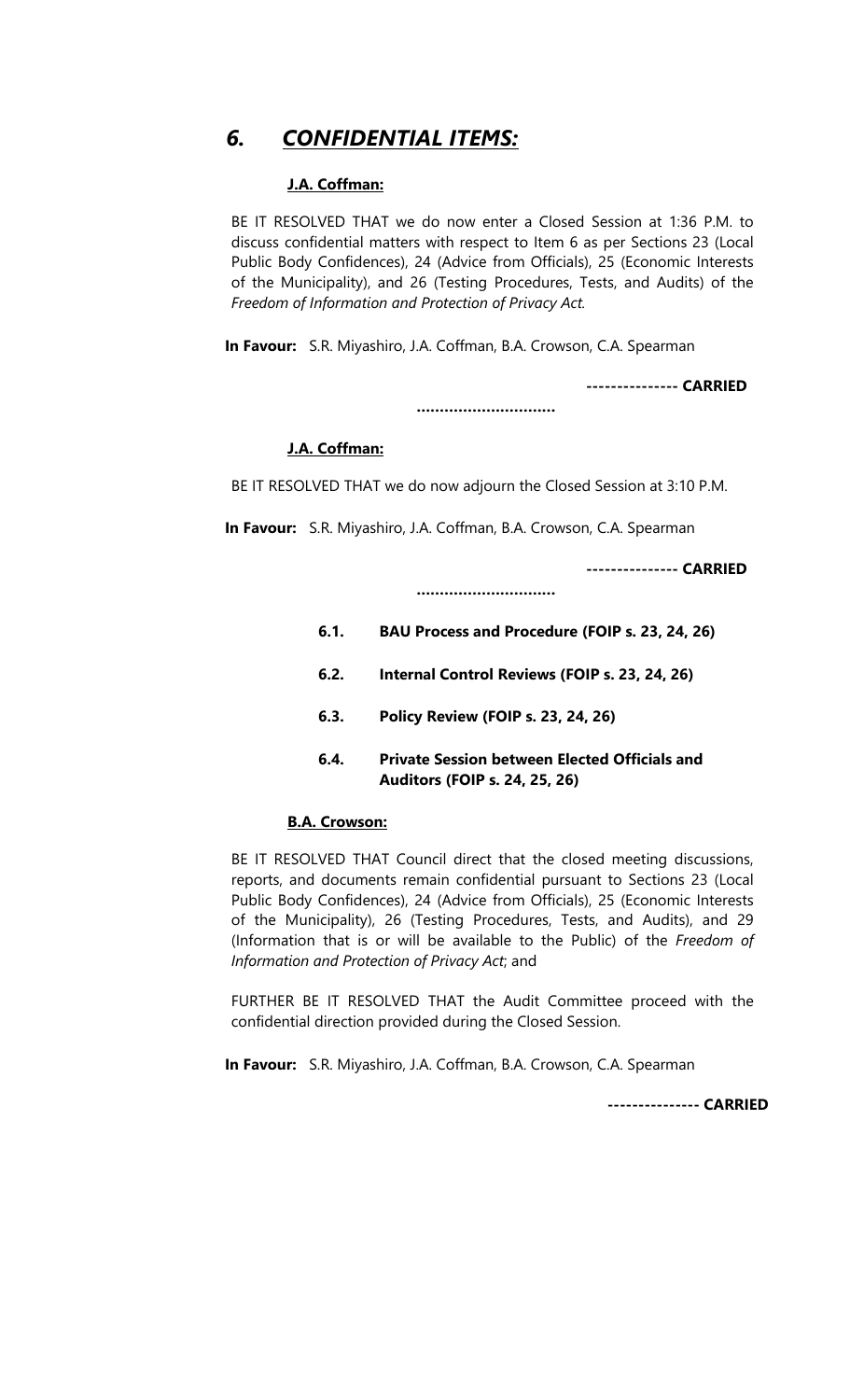# *7. ADJOURNMENT:*

### **J.A. Coffman:**

THAT we do now adjourn the Audit Committee Meeting at 3:15 P.M. until Friday, June 18, 2021.

**In Favour:** S.R. Miyashiro, J.A. Coffman, B.A. Crowson**,** C.A. Spearman

**--------------- CARRIED**

Chair City Clerk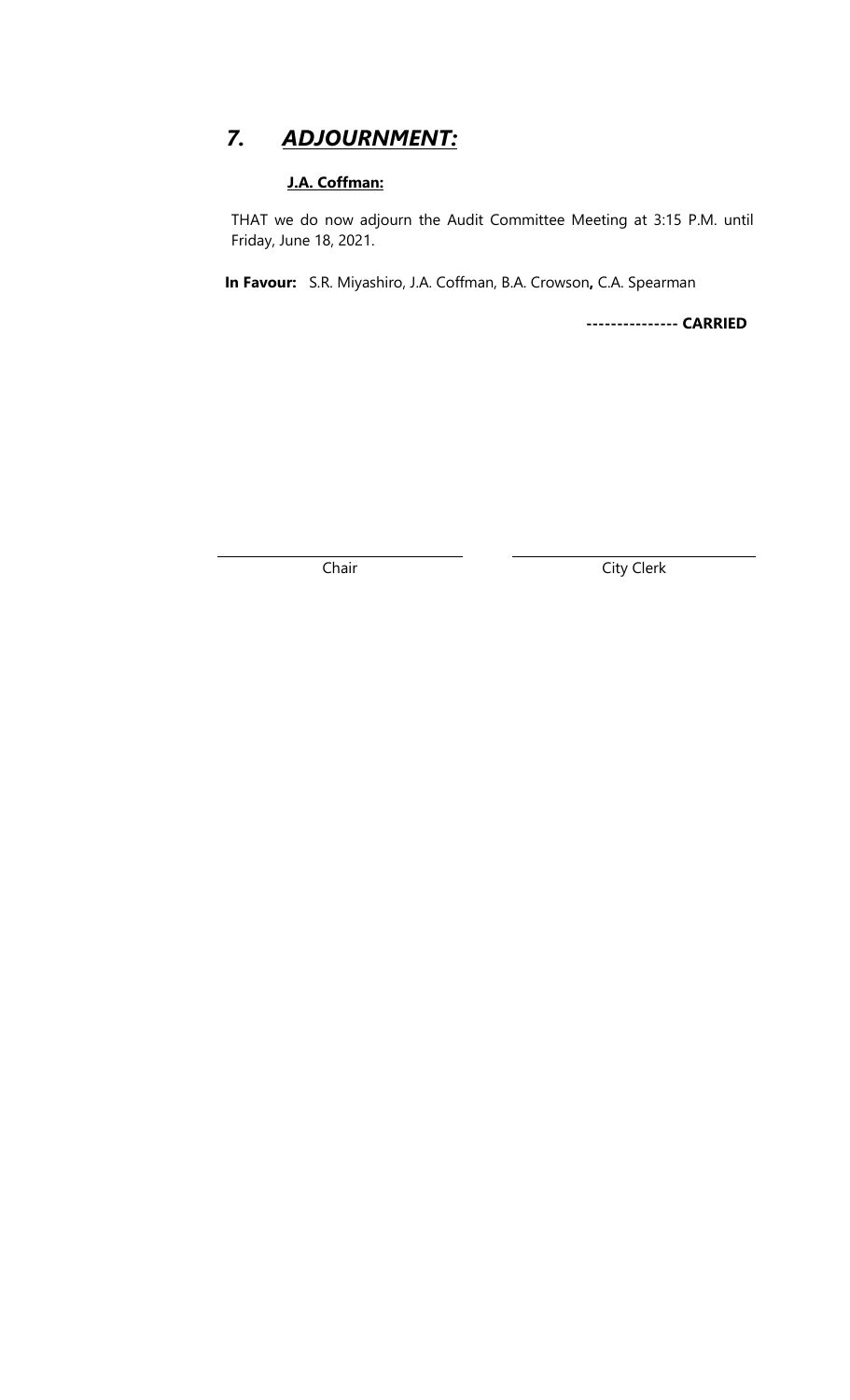

Friday, June 18, 2021

MINUTES of an **Audit Committee** held on **Friday, June 18, 2021** in City Council Chambers at 2:00 PM with the following attendance:

#### **PRESENT:**

|                | Chair                                | S. R. Miyashiro (participated remotely) |
|----------------|--------------------------------------|-----------------------------------------|
|                | Councillor                           | J.A. Coffman (participated remotely)    |
|                | Councillor                           | B.A. Crowson (participated remotely)    |
|                | Mayor                                | C.A. Spearman (participated remotely)   |
| <b>OTHERS:</b> |                                      |                                         |
|                | Deputy City Clerk                    | D. Sarsfield                            |
|                | Director of Customer and             | L. Trent ((participated remotely)       |
|                | <b>Corporate Services</b>            |                                         |
|                | <b>Financial Planning and Budget</b> | J. Jerred (participated remotely)       |
|                | Manager                              |                                         |
|                | Solicitor                            | S. Shigehiro (participated remotely)    |
|                | Manager of Integrated Risk           | M. Craig (participated remotely)        |
|                | Management                           |                                         |
|                | <b>Insurance and Claims Analyst</b>  | R. Regier (participated remotely)       |
|                |                                      |                                         |

# *1. CALL TO ORDER:*

### *1.1 Acknowledgement Statement*

### *1.2 Roll Call*

### *2. CONSENT:*

#### **2.1. Approve Minutes of June 9, 2021**

#### **B.A. Crowson:**

THAT the minutes of the Audit Committee Meeting of Wednesday, June 9, 2021 be adopted as presented.

**In Favour:** S.R. Miyashiro, J.A. Coffman, B.A. Crowson, C.A. Spearman

**--------------- CARRIED**

### *3. ADOPTION:*

#### **J.A. Coffman:**

THAT the Agenda of the Audit Committee Meeting of Friday, June 18, 2021 be adopted including all communications as submitted by the Clerk.

**In Favour:** S.R. Miyashiro, J.A. Coffman, B.A. Crowson, C.A. Spearman

**--------------- CARRIED**

# *6. CONFIDENTIAL ITEMS:*

**J.A. Coffman:**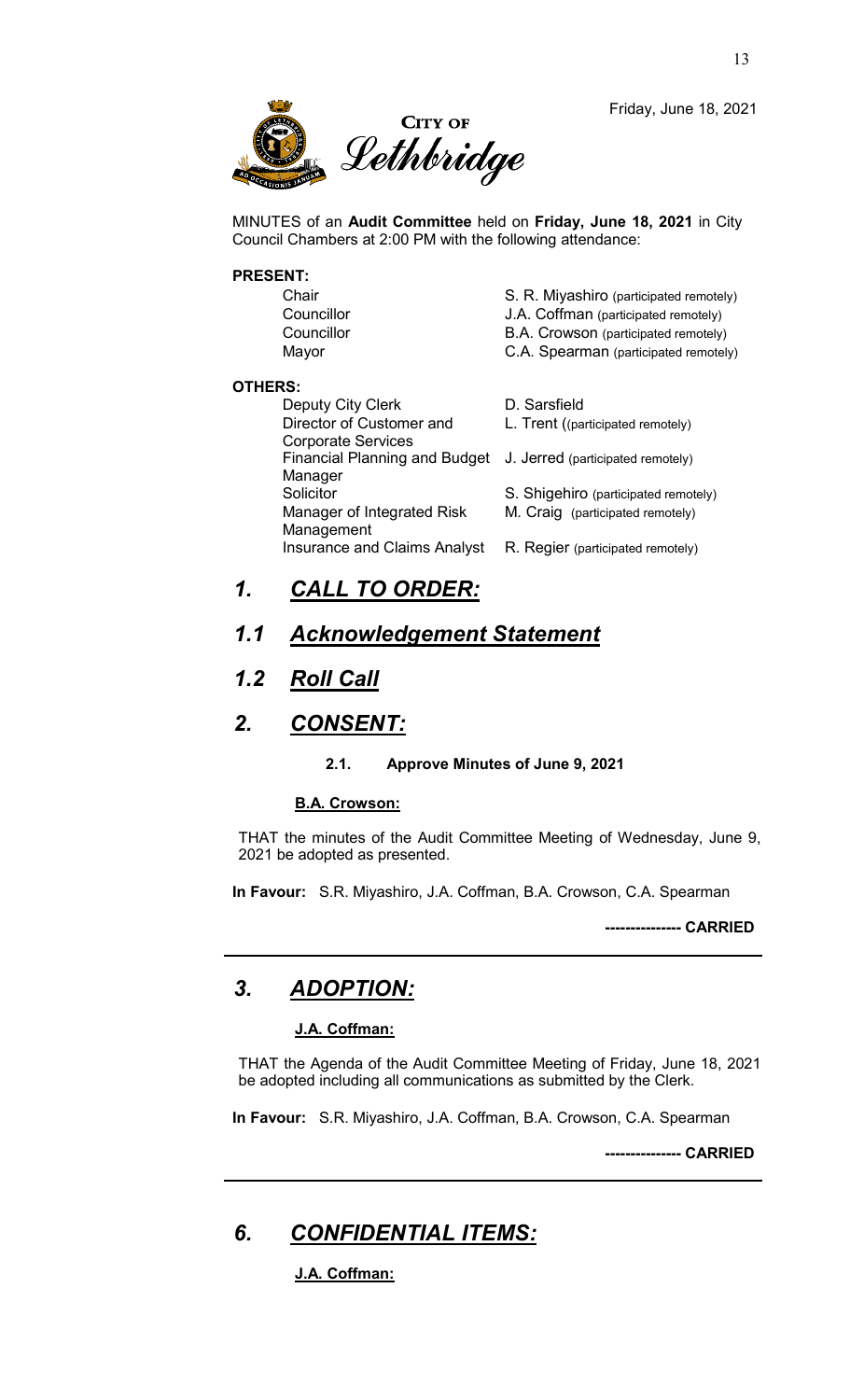BE IT RESOLVED THAT we do now enter a Closed Session at 2:05 P.M. to discuss confidential matters with respect to Item 6 as per Sections 23 (Local Public Body Confidences), and 24 (Advice from Officials) of the *Freedom of Information and Protection of Privacy Act.*

**In Favour:** S.R. Miyashiro, J.A. Coffman, B.A. Crowson, C.A. Spearman

**…………………………**

**--------------- CARRIED**

#### **B.A. Crowson:**

BE IT RESOLVED THAT we do now adjourn the Closed Session at 2:25 P.M.

**In Favour:** S.R. Miyashiro, J.A. Coffman, B.A. Crowson, C.A. Spearman

**…………………………**

**--------------- CARRIED**

- **6.1. BAU Process and Procedure (FOIP s. 23, 24, 26)**
- **6.2. Internal Control Reviews (FOIP s. 23, 24, 26)**
- **6.3. Policy Review (FOIP s. 23, 24, 26)**
- **6.4. Private Session between Elected Officials and Auditors (FOIP s. 24, 25, 26)**

#### **B.A. Crowson:**

BE IT RESOLVED THAT Council direct that the closed meeting discussions, reports, and documents remain confidential pursuant to Sections 23 (Local Public Body Confidences), and 24 (Advice from Officials) of the *Freedom of Information and Protection of Privacy Act*; and

FURTHER BE IT RESOLVED THAT the Audit Committee proceed with the confidential direction provided during the Closed Session.

**In Favour:** S.R. Miyashiro, J.A. Coffman, B.A. Crowson, C.A. Spearman

**--------------- CARRIED**

# *7. ADJOURNMENT:*

#### **C.A. Spearman**

THAT we do now adjourn the Audit Committee Meeting at 2:27 P.M. until Wednesday, September 1, 2021.

**In Favour:** S.R. Miyashiro, J.A. Coffman, B.A. Crowson**,** C.A. Spearman

**--------------- CARRIED**

Chair City Clerk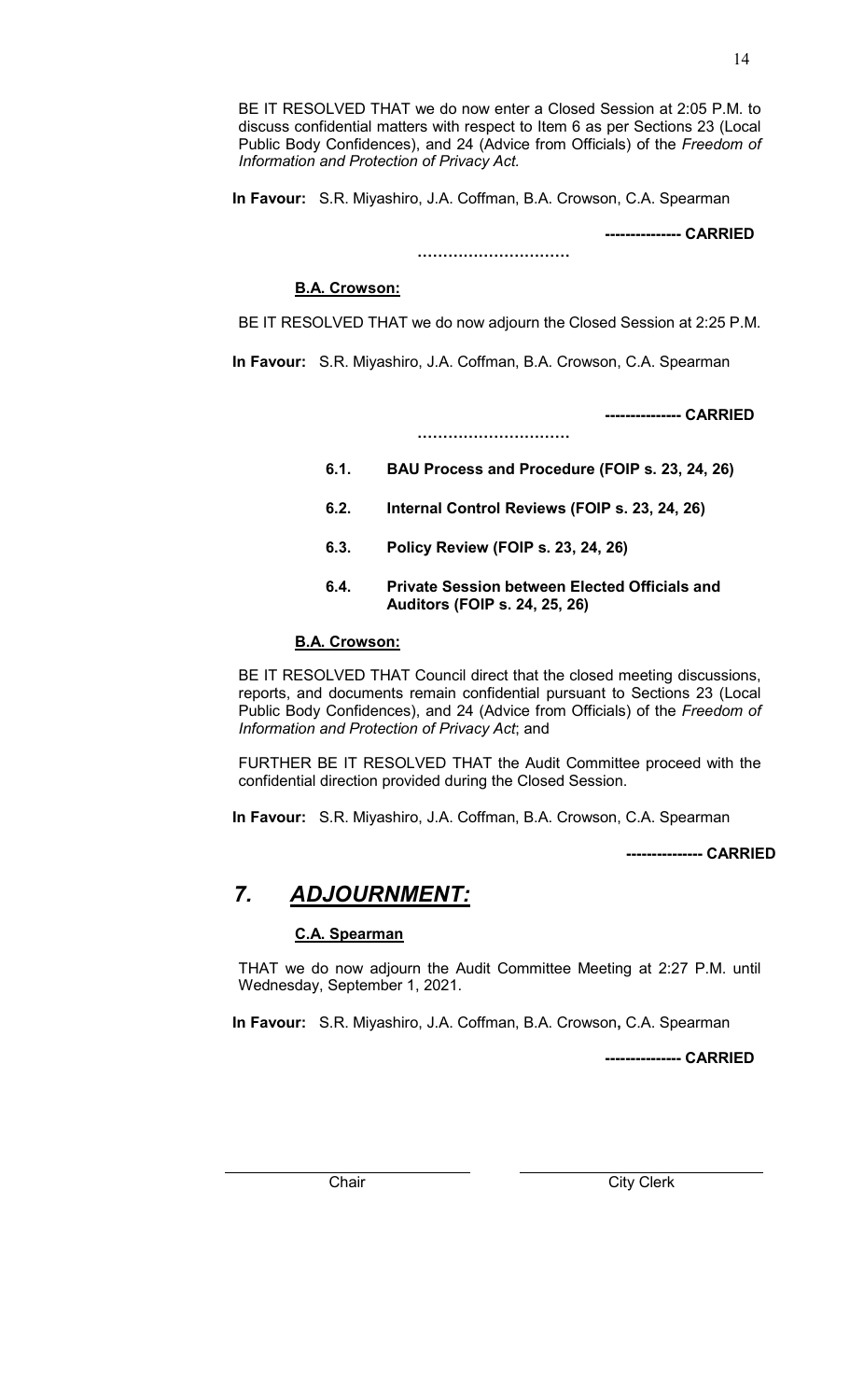

MINUTES of an **Audit Committee** held on **Wednesday, December 8, 2021**  in City Council Chambers at 1:30 PM with the following attendance:

#### **PRESENT:**

Deputy Mayor **Belinda Crowson** Councillor John Middleton-Hope Councillor **Nick Paladino** 

Acting Mayor **Rajko Dodic** (participated remotely)

#### **OTHERS:**

Deputy City Clerk David Sarsfield Legislative Services Manager Ryan Westerson A/City Manager Mike Fox Director of Customer and Corporate Services City Treasurer **Darrell Mathews** 

Lisa Trent

# *1. CALL TO ORDER:*

### **1.1. Acknowledgement Statement**

# *2. ELECTION OF CHAIR AND VICE CHAIR:*

### **2.1. Election of Chair and Vice Chair**

Councillor Middleton-Hope nominated Acting Mayor Dodic as Chair for the Audit Standing Policy Committee.

The nomination for Chair was accepted by Acting Mayor Dodic.

There were no further nominations for Chair.

Deputy City Clerk Sarsfield closed nominations.

Acting Mayor Dodic was acclaimed and declared elected through acclamation as Chair of the Audit Standing Policy Committee.

### **Acting Mayor Dodic assumed the Chair.**

Councillor Paladino nominated Councillor Middleton-Hope as Vice-Chair for the Audit Standing Policy Committee.

The nomination was accepted by Councillor Middleton-Hope.

There were no further nominations for Vice-Chair.

#### **Acting Mayor Dodic:**

BE IT RESOLVED THAT nominations cease for the position of Vice-Chair.

**In Favour:** Deputy Mayor Crowson, Councillor Middleton-Hope, Councillor Paladino, Acting Mayor Dodic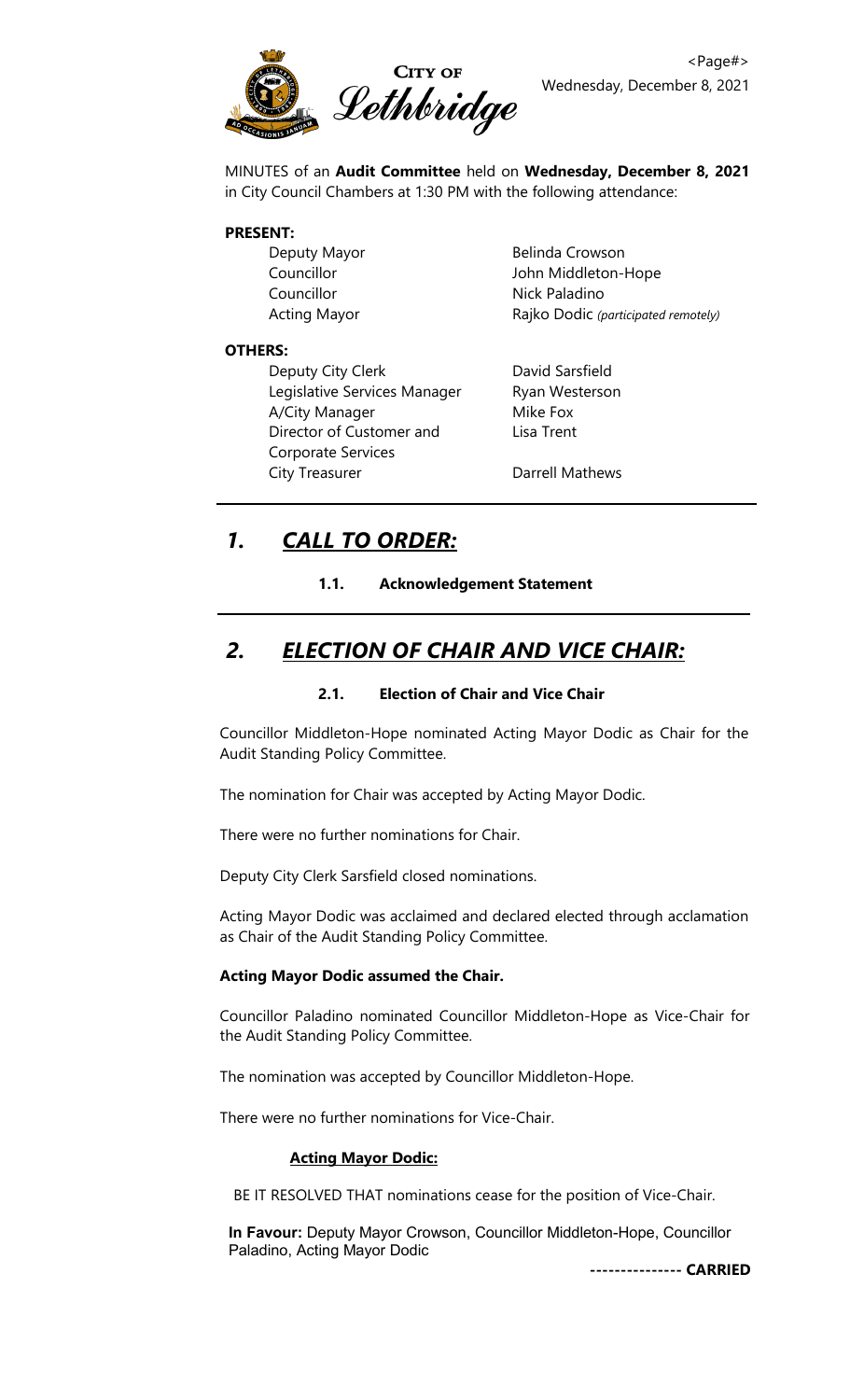

Councillor Middleton-Hope was acclaimed and declared elected through acclamation as Chair of the AuditStanding Policy Committee.

# *3. ADOPTION OF THE AGENDA:*

#### **Acting Mayor Dodic:**

BE IT RESOVLED THAT the agenda be adopted as presented

**In Favour:** Deputy Mayor Crowson, Councillor Middleton-Hope, Councillor Paladino, Acting Mayor Dodic

**…………………………**

**--------------- CARRIED**

# *4. CONSENT AGENDA:*

**4.1. Minutes - June 18, 2021**

#### **Acting Mayor Dodic:**

That the consent agenda be adopted as presented.

**In Favour:** Deputy Mayor Crowson, Councillor Middleton-Hope, Councillor Paladino, Acting Mayor Dodic

**--------------- CARRIED**

# *5. PRESENTATIONS:*

#### **5.1. Derek Taylor, Partner – KPMG LLP, re: Roles and Duties of Audit Committee**

#### **Acting Mayor Dodic:**

That the Roles and Duties of the Audit Committee presentation be received as information.

**In Favour:** Deputy Mayor Crowson, Councillor Middleton-Hope, Councillor Paladino, Acting Mayor Dodic

**--------------- CARRIED**

# *6. SUBMISSIONS:*

# *7. CONFIDENTIAL ITEMS:*

### **Acting Mayor Dodic:**

That the Audit Committee move into closed session, the time being 1:58 P.M., pursuant to provisions of the *Freedom of Information and Protection of Privacy Act.*

**In Favour:** Deputy Mayor Crowson, Councillor Middleton-Hope, Councillor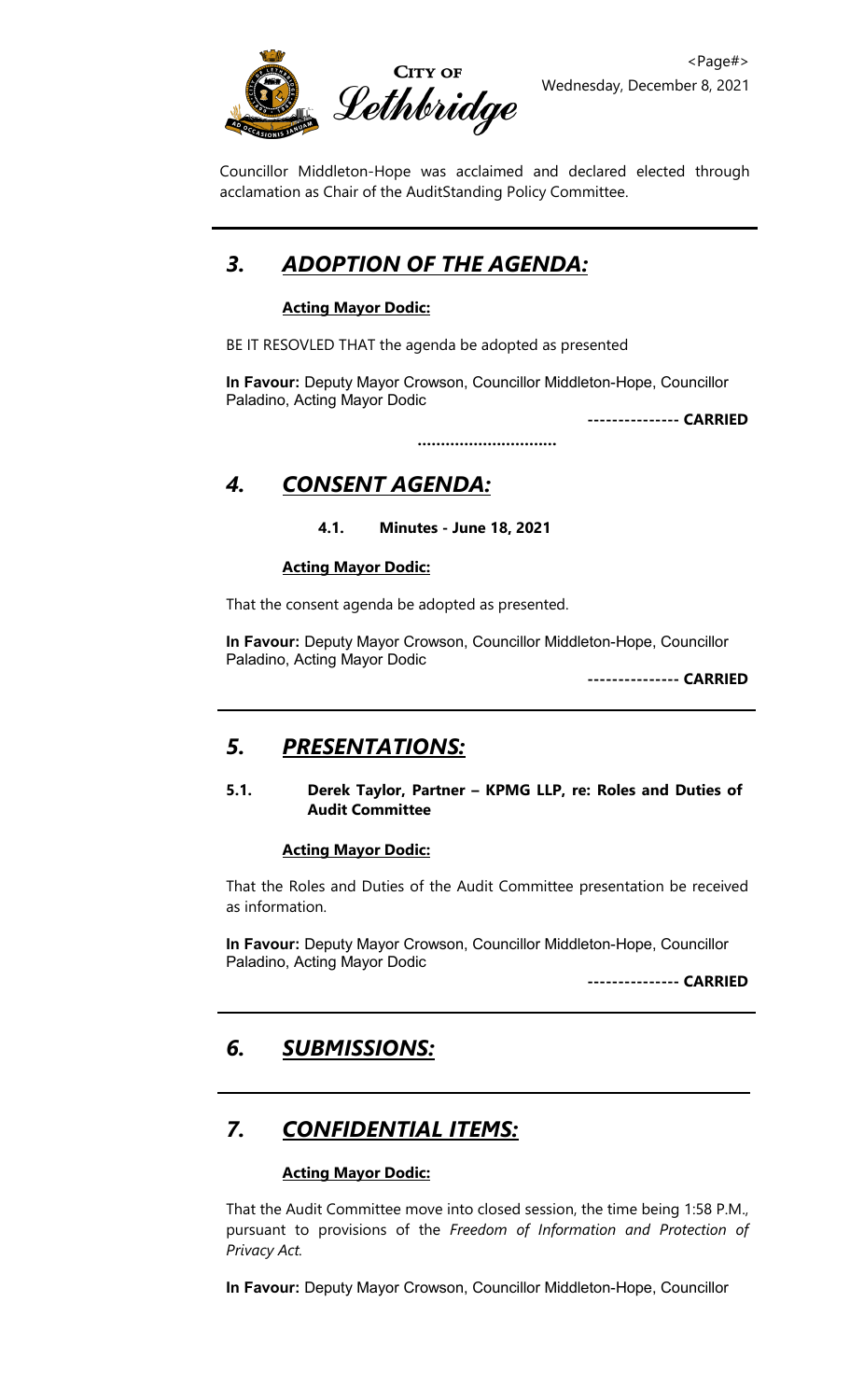

Paladino, Acting Mayor Dodic

**--------------- CARRIED**

#### **Acting Mayor Dodic:**

That the Closed Session, adjourn, the time being 4:04 P.M.

**In Favour:** Deputy Mayor Crowson, Councillor Middleton-Hope, Councillor Paladino, Acting Mayor Dodic

**…………………………**

**…………………………**

**--------------- CARRIED**

### **7.1. Organizational Review (FOIP Section 23, 24 and 25) – Verbal**

*(Deputy City Clerk, Legislative Services Manager, 4x External Consultants)*

**7.2. Report Review (FOIP Section 23, 24 and 25)** *(Deputy City Clerk, Legislative Services Manager, External Auditor)* 

### **7.3. Employee Training Updates (FOIP Section 19, 23 and 24)**

*(Deputy City Clerk, Legislative Services Manager, Director of Corporate and Customer Services, City Treasurer, IT Security Manager)* 

### **7.4. Internal Control Reviews (FOIP Section 23, 24 and 26)**

*(Deputy City Clerk, Legislative Services Manager, Director of Corporate and Customer Services, City Treasurer, Risk and Controls Manager)*

### **7.5. Private Session between Elected Members and Auditors (Sections 23, 24, 25 and 26)**

*(Deputy City Clerk, Legislative Services Manager, External Auditor)*

### **Acting Mayor Dodic:**

That the Closed Session Meeting discussions, reports, and documents relating to:

- Organizational Review
- **Report Review**
- Employee Training Update
- Internal Control Reviews
- **Auditing**

remain confidential, pursuant to Sections 23 (Local Public Body Confidences), 24 (Advice from Officials), 25 (Economic Interests of the Municipality), and 26 (Testing Procedures, Tests, and Audits) of the *Freedom of Information and Protection of Privacy Act*; and

FURTHER BE IT RESOLVED THAT the Audit Committee proceed with the confidential direction provided during the Closed Session.

**In Favour:** Deputy Mayor Crowson, Councillor Middleton-Hope, Councillor Paladino, Acting Mayor Dodic